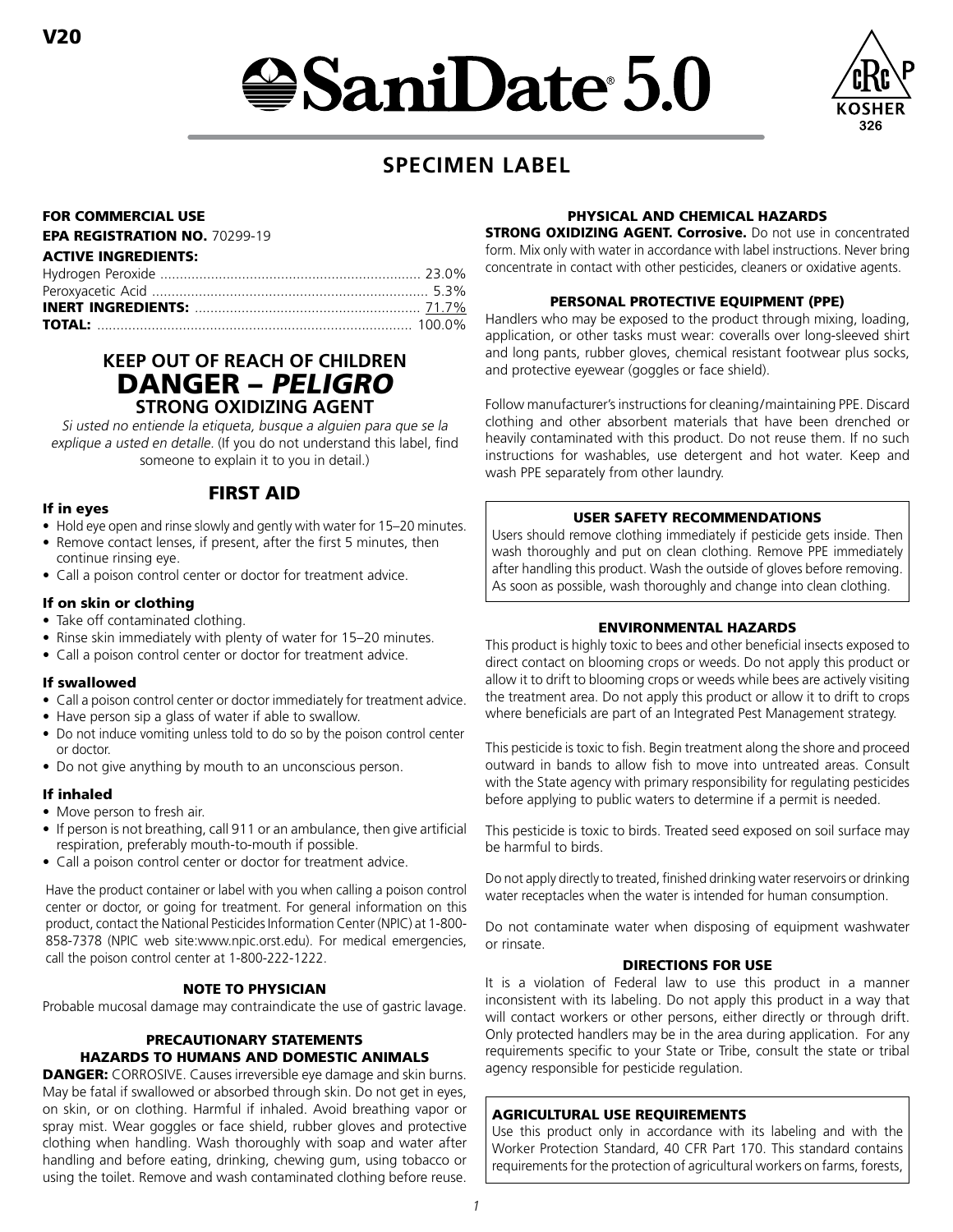nurseries and greenhouses, and handlers of agricultural pesticides. It contains requirements for training, decontamination, notification and emergency assistance. It also contains specific instructions and exceptions pertaining to the statements on this label about Personal Protective Equipment (PPE), notification to workers, and Restricted-Entry Interval (REI). The requirements in this box only apply to the uses of this product that are covered by the Worker Protection Standard.

#### For enclosed environments:

There is a Restricted Entry Interval (REI) of one (1) hour for this product when applied via fogging or spraying to growing plants, surfaces, equipment, structures and non-porous surfaces in enclosed glasshouses and greenhouses. PPE required for early entry to treated areas that is permitted under the Worker Protection Standard and that involves contact with anything that has been treated, such as plants, soil or water, is coveralls worn over long-sleeved shirt and pants, waterproof gloves and shoes plus socks.

There is a Restricted Entry Interval (REI) of zero (0) hours for preplant dip, seed treatment, soil drench, mop, sponge, dip, soak, rinse or other non-spraying application methods when used in enclosed environments such as glasshouses and greenhouses.

#### For field applications:

Keep unprotected persons out of treated areas until sprays have dried. PPE required for early entry to treated areas that is permitted under the Worker Protection Standard and that involves contact with anything that has been treated, such as plants, soil or water, is coveralls worn over long-sleeved shirt and pants, waterproof gloves and shoes plus socks.

# Non-Agricultural Use Requirements

The requirements in this box apply to uses of this product that are not within the scope of the Worker Protection Standard for agricultural pesticides (40 CFR Part 170). The WPS applies when this product is used to produce agricultural plants on farms, forests, nurseries or greenhouses.

Keep unprotected persons out of treated areas until sprays have dried.

SaniDate 5.0 works best when diluted with water containing minimal levels of organic or inorganic materials. Thoroughly rinse out tank with water before mixing concentrate. This product will readily mix with clean water and does not require agitation.

This product is not for use on medical device surfaces.

Before use in federally inspected meat and poultry food processing plants and dairies, food products and packaging materials must be removed from room or carefully protected.

Following use of this product as a hard surface food contact sanitizer allow surfaces to adequately drain and air dry before contact with food. Do not rinse.

The main areas of use include:

- Packinghouses, food processing, food distribution and storage, beverage processing facilities, milking parlors, dairy production and transfer facilities and equipment
- Fruit and vegetable processing/packing plants
- Meat and meat products processing, packing, and rendering plants
- Federally Inspected Meat and Poultry Facilities
- Farms, farm equipment and harvesting equipment
- Dairies, wineries, breweries, and beverage plants
- Milk and dairy processing/packing plants
- Egg processing/packing plants
- Seafood and poultry processing/packing plants
- Grocery stores, supermarkets, food distribution and storage facilities • Eating establishments
- Hospitals, doctor's offices, dental offices, housekeeping services,

physical therapy departments, nursing services, autopsy facilities, nursing homes, other healthcare facilities

- Animal hospitals, laboratories, and housing facilities
- Veterinary clinics, kennels, kennel runs, cages, feeding and watering equipment, pet shops, zoos, pet animal quarters, poultry premises, trucks, hatcheries, and livestock quarters and pens
- Schools, colleges, industrial facilities, dietary areas, office buildings, recreational facilities, health clubs, gyms, spas, retail and wholesale establishments
- Buses, taxis, trucks, trains, airplanes, public transportation facilities

#### POST HARVEST TREATMENTS

Use SaniDate 5.0 for the treatment of waters used in the handling, processing, packing or storage of raw fruits and vegetables. SaniDate 5.0 may also be used to control the growth of spoilage and decay causing bacterial and fungal diseases on post harvest fruits and vegetables. For post harvest applications, fruits and vegetables can be sprayed or submerged in the resulting solution for a minimum contact time of 45 seconds, followed by adequate draining.

#### Note: May cause bleaching of treated surfaces, test commodity if unsure.

# TREATMENT OF FRUIT AND VEGETABLE PROCESSING WATERS

Use SaniDate 5.0 for the treatment of waters used in the processing of raw fruits and vegetables. Mix SaniDate 5.0 with water either batch-wise or continuously at a rate of 59.1-209.5 fl. oz. of SaniDate 5.0 solution to 1,000 gallons of water. This will provide 512-1,817 ppm of SaniDate 5.0, or 27-96 ppm peroxyacetic acid in the use solution. The fruits and vegetables can be sprayed or submerged in the resulting solution for a minimum contact time of 45 seconds, followed by adequate draining. At this use dilution, SaniDate 5.0 will control the growth of spoilage and decay causing non-public health organisms in process waters and on the surface of post harvest fruits and vegetables. This product is not intended for control of any public health organisms on fruit and vegetable surfaces.

#### TREATMENT FOR NON-POTABLE WATER SYSTEMS (wash tanks, dip tanks, drench tanks, evaporators, humidification systems and/or storage tanks)

Treat water containing plant pathogens with 0.6-2.1 fl. oz. of SaniDate 5.0 for every 10 gallons of water or use a dilution rate of 1:620- 1:2,200. This will provide 462-1636 ppm of SaniDate 5.0, or 24-85 ppm peroxyacetic acid in the use solution.

#### POST HARVEST SPRAY TREATMENTS ON PROCESS AND PACKING LINES

Inject SaniDate 5.0 directly into spray, misting, humidification, fogging and spray bar system make up system water on process and packing lines to prevent bacterial and fungal diseases on post-harvest fruits and vegetables. Inject the product concentrate into clean water at a dilution ratio of 1:588-1:2,451. This will provide 24-100 ppm of peroxyacetic acid in the use solution. For best results, where dump tanks are used, make post harvest spray treatment as produce is leaving dump tanks. Applicable for use on all types of post harvest commodities.

# FOR FOG TUNNEL AND FOGGING APPLICATIONS OF PRODUCE

Inject SaniDate 5.0 directly into the system at a rate of 22 fl. oz. per 100 gallons of water. This will provide 100 ppm of peroxyacetic acid in the use solution. Allow a contact time of 20-30 seconds with the fog. For best results, distribute produce in a single layer on the conveyor and ensure uniform distribution of fog across produce surface by either rolling the produce as it passes on the conveyor or by even distribution of the fog nozzles in the treated area. Do not rinse. Applicable for use on all types of post-harvest commodities. See specific directions for treatment of post-harvest potatoes.

#### FOGGING OF RAW AGRICULTURAL CROP COMMODITIES IN STORAGE

For fruits and vegetables in storage, apply SaniDate 5.0 by fogging to prevent/control non-public health organisms that cause spoilage and/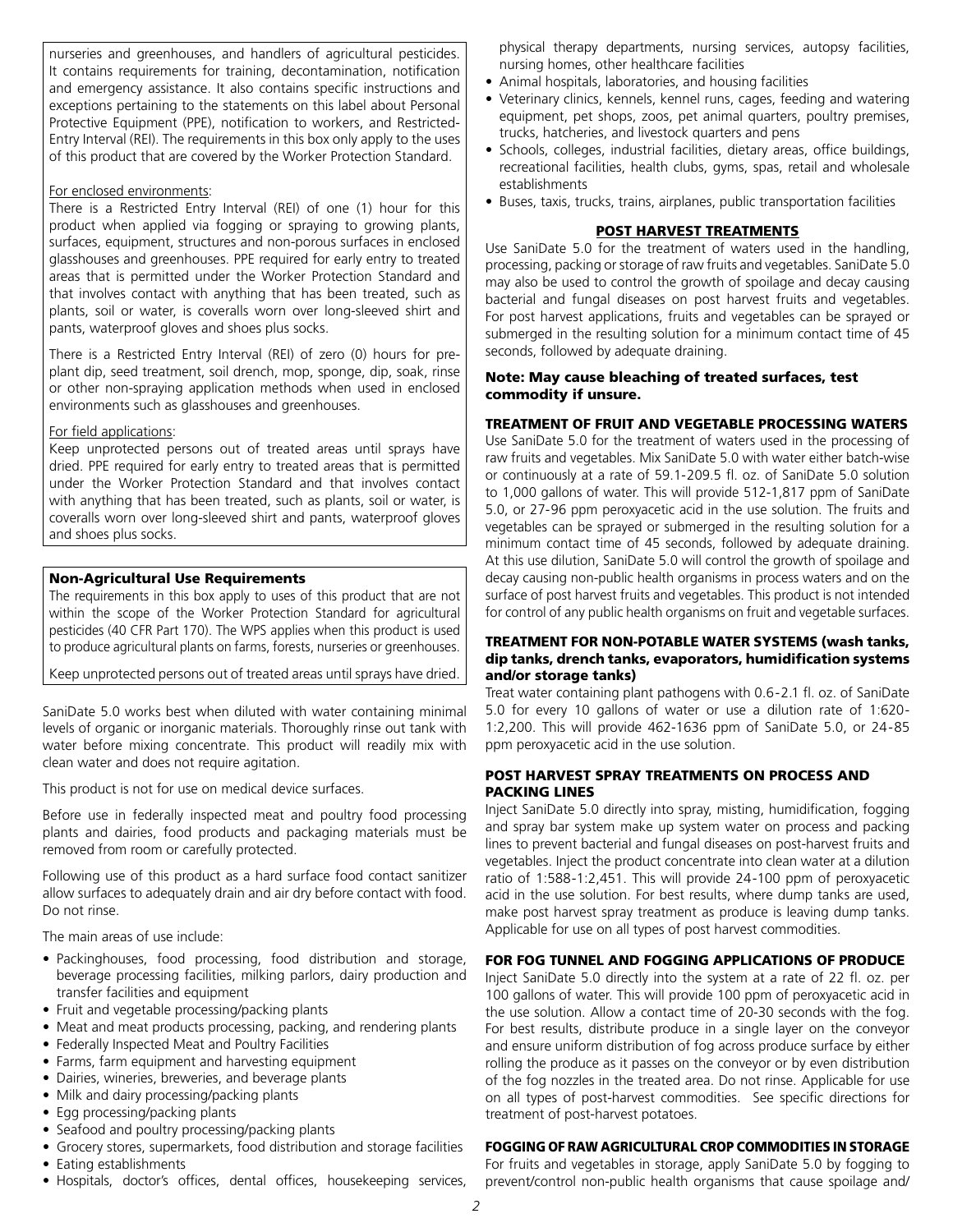or decay, using any type of fogging equipment such as thermo foggers and cold foggers.

- 1. Prior to fogging, cover any metal equipment or controls inside the storage that might be sensitive to hydrogen peroxide and / or peroxyacetic acid.
- 2. Vacate all personnel from the room prior to fogging.
- 3. Mix the product concentrate with water at 1:588-1:730 ratio (0.17-0.22 fl. oz. per gallon of water) and apply it as a fog directly into the storage. Fog until even and sufficient distribution is achieved across all sections of the stored produce. To improve fog distribution, a carrier solution compatible with SaniDate 5.0 and approved for use on produce may be added as recommended by fogging equipment manufacturer.
- 4.After fogging, do not allow personnel to enter into treated area until residual fog has dissipated and there are no strong odors, characteristic of acetic acid.
- 5. Make first fog application immediately after produce gets into storage (within 5-7 days of storage) using highest rate and repeat applications as necessary once every 15 days to a month using lower rate depending on how long the produce will be in storage.

#### SANITIZATION OF FOOD CONTACT SURFACES

SaniDate 5.0 is an effective sanitizer against Escherichia coli, Staphylococcus aureus and Escherichia coli O157:H7. Also effective against beverage spoilage organisms Pediococcus damnosus, Lactobacillus malefermentans, and Saccharomyces cerevisiae. SaniDate 5.0 is for use in circulation cleaning and institutional/industrial sanitizing of pre-cleaned, hard, nonporous food contact surfaces and equipment.

Use as a sanitizer on hard, non-porous surfaces as tanks, vats, piping systems, pipelines, beverage dispensing equipment, evaporators, filters, pumps, evaporators, clean-in-place systems, pasteurizers and aseptic equipment used in dairies, breweries, wineries, beverage and food processing plants, conveyors, boxing or packing equipment, peelers, corers, de-boners, scrapers, collators, slicers, dicers, knives, saws, nonwooden cutting boards, tabletops, trays, pans, racks, platters, and cans. This product is not to be used for sanitization of surfaces made of wood.

This product can be used in Federally Inspected Meat and Poultry facilities as a sanitizer.

#### Clean equipment immediately after use:

- 1. Remove all products from equipment unless treating only the return portion of a conveyor.
- 2. Remove visible food particulate matter and soil by a warm water flush, or pre-flush, or a pre-scrape and, when necessary, pre-soak treatment.
- 3. Thoroughly wash surfaces or equipment with a good detergent or compatible cleaning solution. Rinse with potable water.
- 4.Add 1.6-5.4 fl. oz. of SaniDate 5.0 to 5 gallons of potable water (147-500 ppm of peroxyacetic acid), and apply by wiping, mopping, or coarse spray, or by adding to closed system.
- 5. If applicable, fill closed systems with diluted sanitizer solution at a temperature of 5°C (41°F) to 40°C (104°F).
- 6. Treated surfaces must remain visibly wet for one (1) minute.
- 7.Allow items and/or surfaces to drain thoroughly before resuming operation. Do not rinse.

#### SANITIZATION OF FOOD STORAGE AREAS

- 1. Remove all food prior to sanitization of food storage areas.
- 2. Prior to use of this product, remove visible contamination with a cleaner or other suitable detergent and rinse with potable water.
- 3.Apply 1.6-5.4 fl. oz. of SaniDate 5.0 to 5 gallons of potable water (147-500 ppm of peroxyacetic acid) with a mop, cloth, sponge, or hand trigger spray so as to wet all surfaces thoroughly.
- 4. Treated surfaces must remain visibly wet for one (1) minute.
- 5.Allow items and/or surfaces to air dry. Do not rinse.

# SANITIZING OF EATING ESTABLISHMENT EQUIPMENT

such as plates, utensils, cups, glasses.

- 1. Scrape/pre-wash plates, utensils, cups, glasses, etc. whenever possible.
- 2. Wash all items with a detergent
- 3. Rinse thoroughly with potable water.
- 4.Add 1.6-5.4 fl. oz. of SaniDate 5.0 to 5 gallons of potable water (147-500 ppm of peroxyacetic acid).
- 5. Immerse all items for at least 1 minute or for a contact time as specified by a local governing sanitizing code.
- 6. Place all sanitizing items on a rack or drain board to air dry. Do not rinse.

#### SANITIZING OF TABLEWARE IN LOW TO AMBIENT TEMPERATURE WARE WASHING MACHINES

- 1. Prepare solution by adding 1.6-5.4 fl. oz. of SaniDate 5.0 to 5 gallons of potable water (147-500 ppm of peroxyacetic acid).
- 2. Inject solution into final rinse water.
- 3. Solution must contact tableware. Tableware must remain visibly wet for a minimum of 1 minute.
- 4. Place all sanitizing items on a rack or drain board to air dry. Do not rinse.

#### FINAL SANITIZING BOTTLE RINSE for plastic, glass, or metal returnable and non-returnable bottles/cans.

- 1. Wash bottles with detergent or cleaning solution and rinse with potable water.
- 2. Prepare solution by adding 1.6-5.4 fl. oz. of SaniDate 5.0 to 5 gallons of potable water (147-500 ppm of peroxyacetic acid).
- 3. Rinse bottles/cans with the diluted solution. Treated surfaces must remain visibly wet for a minimum of 1 minute.
- 4. Place all bottles/cans on a rack or drain board to air dry. Do not rinse.

#### SANITIZING CONVEYORS FOR MEAT, POULTRY, SEAFOOD, FRUITS, AND VEGETABLES

- 1. Remove all products from equipment.
- 2. Prepare solution by adding 1.6-5.4 fl. oz. of SaniDate 5.0 to 5 gallons of potable water (147-500 ppm of peroxyacetic acid).
- 3.Apply sanitizer solution to the return portion of the conveyor or to the equipment using a coarse spray or other means to wet the surfaces.
- 4. Treated surfaces must remain visibly wet for a minimum of 60 seconds contact time.
- 5.Control the volume of solution so as to permit maximum drainage and to prevent puddles.
- 6.Allow equipment to drain dry before using. Do not rinse.

# FOR SANITIZING OF CASING OR SHELL EGGS

- 1. To sanitize clean shell eggs intended for food or food products, spray with a solution of 1.6-5.4 fl. oz. of this product with 5 gallons of potable water (147-500 ppm of peroxyacetic acid). The solution must be equal to or warmer than the eggs, but not to exceed 130º F.
- 2.Apply dilute solution as eggs are gathered as a coarse spray or flood.
- 3. Wet eggs thoroughly. Treated surfaces must remain visibly wet for a minimum of 60 seconds contact time.
- 4.Allow to drain dry.
- 5. Eggs that have been sanitized with this product may be broken for use in the manufacture of egg products without a prior potable water rinse.
- 6. Eggs must be reasonably dry before casing or breaking. The sanitizing solution must not be reused for sanitizing eggs.

# FOGGING (IN FOOD PREMISES)

ALL SURFACES MUST BE THOROUGHLY PRE-CLEANED PRIOR TO FOGGING. This product may be applied by fogging to control the growth of non-public health microorganisms that cause decay and spoilage on hard, non-porous surfaces in food premises. For maximum efficacy, sanitization is recommended prior to fogging.

- 1. Before fogging, remove or cover all food or packaging materials with waterproof coverings.
- 2. Fog desired areas using 1 quart per 1,000 feet of room area with a solution of 1.6-5.4 fl. oz. of SaniDate 5.0 to 5 gallons of potable water (147-500 ppm of peroxyacetic acid). Use any type of automatic fogging equipment such as thermo foggers and cold foggers.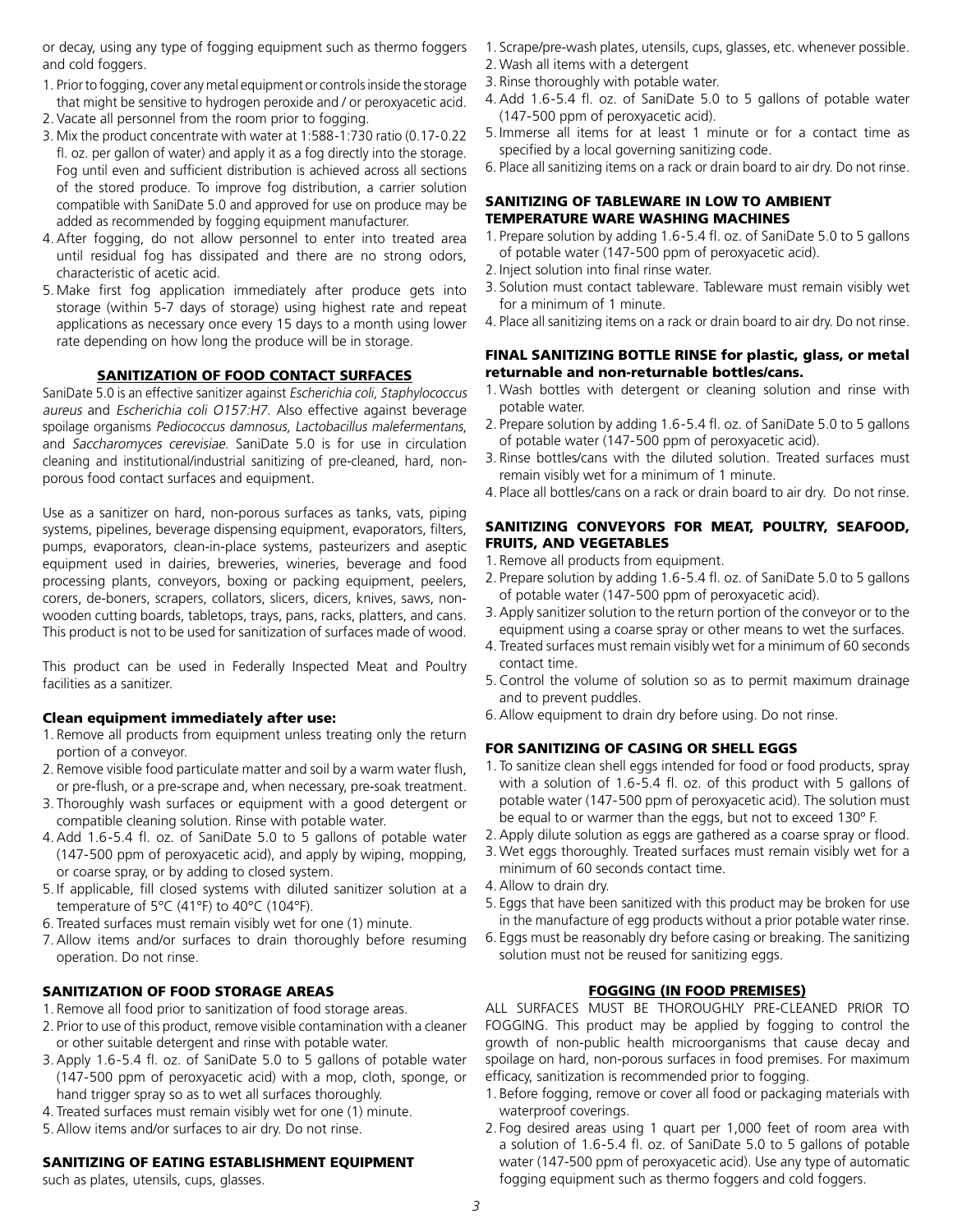- 3. Vacate all personnel from the room during fogging and for a minimum of 1 hour after fogging, to ensure that there is no strong odor, which is characteristic of acetic acid, before having personnel return to work area.
- 4. When fogging is complete, ventilate buildings and other enclosed spaces. Allow surfaces to air dry.

#### SANITIZATION OF NON-FOOD CONTACT SURFACES

SaniDate 5.0 is an effective inanimate, non-food contact, hard surface sanitizer against fungus, mold, and bacteria – Staphylococcus aureus and Klebsiella pneumoniae. Use as a sanitizer on hard, non-porous surfaces such as floors, walkways, walls, tables, chairs, benches, garbage cans/ bins, cabinets, bathroom fixtures, shelves, carts, refrigerator exteriors, cooler exteriors, tractor trailers, trucks, cabs, trailers, vehicles, conveyors, fan blades, drains, piping, commercial, municipal, and the hard, nonporous surfaces of process water transfer and handling systems, filter housings, vats, tanks, pumps, valves and systems.

SaniDate 5.0 is an effective sanitizer for hard, non-porous personal equipment such as boots, gloves, hard hats, raingear, tools and equipment including but not exclusive to buckets, pails, scrapers, squeegees, brooms, shovels, rakes, hooks, wrenches, and screwdrivers.

SaniDate 5.0 is effective on the use sites listed which are manufactured from the following materials; linoleum, formica, vinyl, glazed porcelain, plastic, sealed fiberglass, polyethylene, CPVC, PVC, nylon, aluminum, steel, stainless steel, sealed wood, glazed tile, and glass.

- 1. Prior to use of this product, remove visible contamination with a cleaner or other suitable detergent and rinse with potable water.
- 2.Add 1.6-5.4 fl. oz. of SaniDate 5.0 to 5 gallons of potable water (147-500 ppm of peroxyacetic acid). Soak items in/with diluted solution using mop/wipe, coarse spray or flood techniques.
- 3. Treated surfaces must remain visibly wet for at least (1) one minute.
- 4. Allow items and/or surfaces to air dry. No potable water rinse is required.

#### GENERAL DISINFECTION

SaniDate 5.0 disinfects as it cleans in one operation. This product can be used to clean, disinfect, and deodorize floors, walls and other hard, nonporous surfaces such as tables, chairs, countertops, garbage bins/cans, bathroom fixtures, sinks, bed frames, shelves, racks, carts, refrigerators, coolers, glazed tile, and use sites listed on this label made of linoleum, vinyl, glazed porcelain, plastic polyethylene, stainless steel, or glass. This product is not to be used for the disinfection of surfaces made of wood.

SaniDate 5.0 is an effective disinfectant against the following bacteria and fungi:

| Aspergillus fumigatus                              | Salmonella enterica        |  |
|----------------------------------------------------|----------------------------|--|
| Pseudomonas aeruginosa                             | Klebsiella pneumoniae      |  |
| Staphylococcus aureus                              | Listeria monocytogenes     |  |
| Enterobacter aerogenes                             | Streptococcus agalactiae   |  |
| Bacteroides melaninogenica                         | Bordetella bronchiseptica  |  |
| Streptococcus uberis                               | Fusobacterium necrophorum  |  |
| Streptococcus dysgalactiae                         | Trichophyton interdigitale |  |
| Methicillin-resistant Staphylococcus aureus (MRSA) |                            |  |

SaniDate 5.0 is effective against the following food and beverage spoilage organisms:

| .                            |                          |
|------------------------------|--------------------------|
| Pediococcus damnosus         | Saccharomyces cerevisiae |
| Lactobacillus malefermentans |                          |

# FOR USE AS A VIRUCIDE AGAINST HUMAN CORONAVIRUS

This product kills the following virus at a dilution of 1.0-2.2 fl. oz. of SaniDate 5.0 per gallon of water (460-1,000 ppm of peroxyacetic acid) when applied to hard, non-porous surfaces:

Human Coronavirus

Pre-clean heavily soiled areas. Apply use solution to hard, non-porous surfaces using a sponge, brush, cloth, mop, by immersion or coarse spray device. For spray applications, spray 6-8 inches from surface. Do not breathe spray. Treated surfaces must remain visibly wet for ten (10) minutes. Allow to air dry. Prepare a fresh solution daily or when visibly dirty. Applications involving treatment of food contact surfaces require a potable water rinse following disinfection.

#### FOR USE AS A VIRUCIDE AGAINST HUMAN INFLUENZA VIRUS (H1N1), CANINE DISTEMPER VIRUS, AVIAN INFLUENZA VIRUS (H9N2)

This product kills the following viruses at a dilution of 0.5-2.2 fl. oz. of SaniDate 5.0 per gallon of water (230-1,000 ppm of peroxyacetic acid) when applied to hard, non-porous surfaces:

Human Influenza Virus (H1N1) Canine Distemper Virus Avian Influenza Virus (H9N2)

Pre-clean heavily soiled areas. Apply use solution to hard, non-porous surfaces using a sponge, brush, cloth, mop, by immersion or coarse spray device. For spray applications, spray 6-8 inches from surface. Do not breathe spray. Treated surfaces must remain visibly wet for ten (10) minutes. Allow to air dry. Prepare a fresh solution daily or when visibly dirty. Applications involving treatment of food contact surfaces require a potable water rinse following disinfection.

This product may be used to clean, disinfect and deodorize inanimate hard, non-porous surfaces in general commercial environments:

- Packinghouses, food processing and rendering plants
- Grocery stores, supermarkets, food distribution and storage facilities
- Farms, farm equipment and harvesting equipment
- Animal hospitals, veterinary clinics, animal life science laboratories, kennels, kennel runs, catteries, cages, feeding and watering equipment, pet shops, zoos, pet animal quarters, poultry premises, trucks, tractor trailers, hatcheries, livestock quarters, stables, stalls, and pens
- Hospitals, doctor's offices, dental offices, housekeeping services, physical therapy departments, nursing services, autopsy facilities, nursing homes, other healthcare facilities
- Schools, colleges, industrial facilities, dietary areas, office buildings, recreational facilities, health clubs, gyms, spas, retail and wholesale establishments
- Buses, taxis, trucks, trains, airplanes, public transportation facilities

Not for use on medical devices or medical equipment.

# DISINFECTION

Use SaniDate 5.0 as a disinfectant at a dilution rate of 1:256-1:50 (0.5-2.2 fl. oz. per gallon of water), (230-1,000 ppm of peroxyacetic acid). Apply solution with mop, cloth, sponge, brush, scrubber, or coarse spray device or by soaking so as to wet all surfaces thoroughly. Treated surfaces must remain visibly wet for ten (10) minutes.

# COMBINATION DISINFECTION AND CLEANING

Use a rate of 0.5-2.2 fl. oz. per gallon for hard, non-porous surfaces that are lightly soiled or have been pre-cleaned to remove visible contamination. For heavily soiled hard, non-porous surfaces, a precleaning step is required. Apply solution with mop, cloth, sponge, brush, scrubber, or coarse spray device or by soaking so as to wet all surfaces thoroughly. Allow surface to remain visibly wet for ten (10) minutes, then remove solution and entrapped soil with a clean wet mop, cloth, or wet vacuum pickup. Prepare a fresh solution daily or when it becomes soiled or diluted. Applications involving treatment of food contact surfaces require a sterile or potable water rinse following disinfection.

#### FOGGING

ALL SURFACES MUST BE THOROUGHLY PRE-CLEANED PRIOR TO FOGGING. This product may be applied by fogging to control the growth of non-public health microorganisms that cause odor on hard, nonporous surfaces. For maximum efficacy, disinfection is recommended prior to fogging.

1. Before fogging, remove or carefully protect all food product and packaging materials.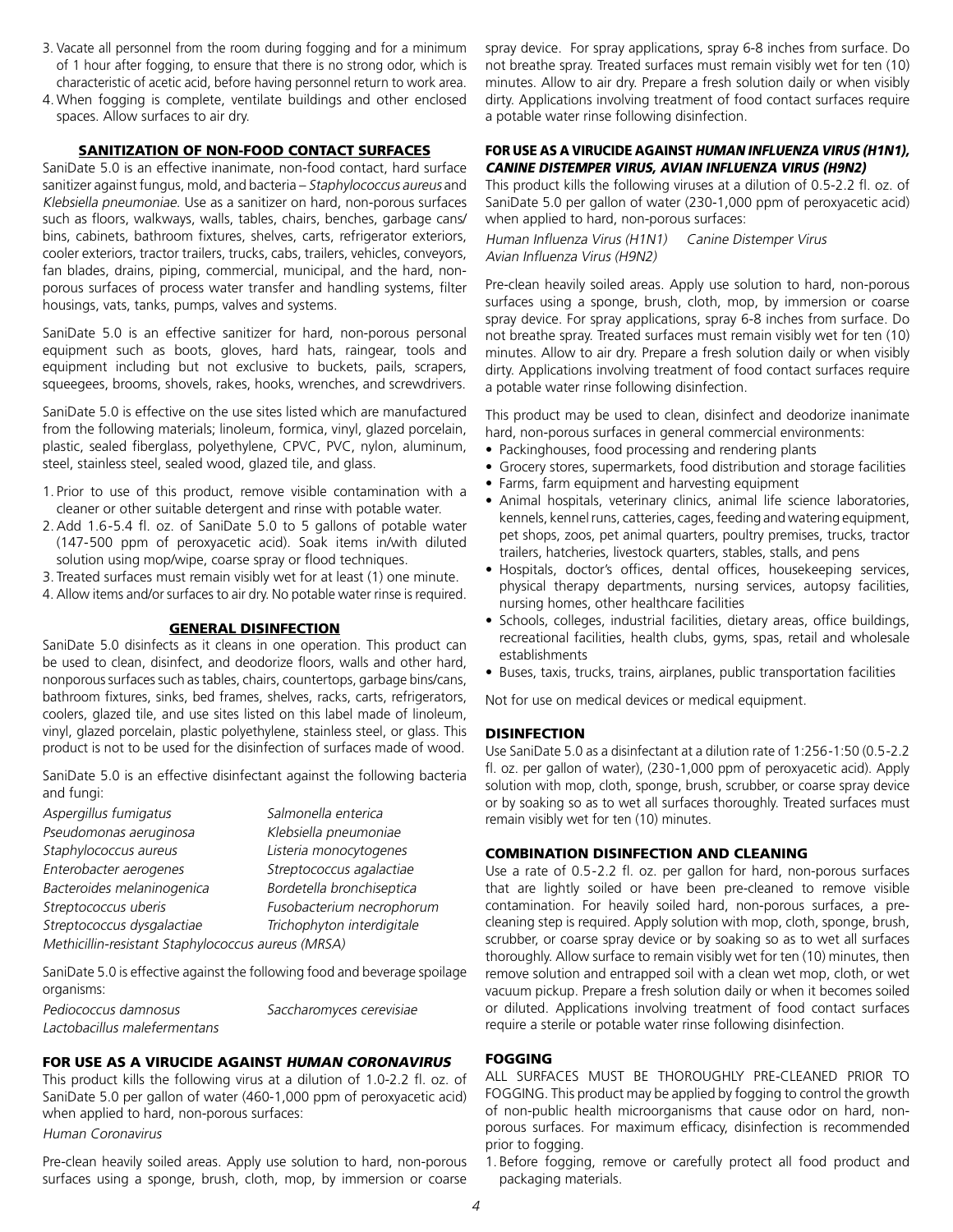- 2. Fog desired areas using 1 quart per 1,000 feet of room area with a solution of 1 fl. oz. of SaniDate 5.0 per gallon of potable water (0.25 fl. oz. per quart of potable water) or a dilution rate of 1:128 (460 ppm of peroxyacetic acid). Use any type of automatic fogging equipment such as thermo foggers and cold foggers.
- 3. Vacate all personnel from the room during fogging and for a minimum of 1 hour after fogging, to ensure that there is no strong odor, which is characteristic of acetic acid, before having personnel return to work area. Ensure room is properly ventilated.
- 4. When fogging is complete, ventilate buildings and other enclosed spaces.

#### FIELD EQUIPMENT DISINFECTION

SaniDate 5.0 may be used to disinfect hard, non-porous harvest equipment such as pickers, harvesters, trailers, trucks (including truck body parts and tires), bins, packing crates, ladders, power tools, hand tools, gloves, rubber boots, pruning shears or other equipment.

- 1. Remove visible contamination with a cleaner or other suitable detergent and rinse with water.
- 2.Use SaniDate 5.0 at a dilution rate of 1:256-1:50 (0.5-2.2 fl. oz./gal) as a general coarse spray.
- 3.Allow solution to contact surface.
- 4. Treated surfaces must remain visibly wet for ten (10) minutes.
- 5.Allow to air dry, do not rinse.

#### TRACTOR TRAILER DISINFECTION

SaniDate 5.0 may be used to disinfect and deodorize hard, non-porous surfaces such as trucks, trailers, cabs, crates, (including truck body parts and tires, mats, wheels). SaniDate 5.0 prevents cross contamination of bacteria, fungus and mold between treated surfaces.

- 1. Before disinfection, move the vehicle into an area with an impervious surface and with controlled drainage. Ensure that no sanitization solution will be released into the environment.
- 2. Remove visible contamination with high pressure water and cleaner or other suitable detergent and rinse with water.
- 3.Apply SaniDate 5.0 using a coarse spray device at a rate of 0.5-2.2 fl. oz. per 1 gallon of water.
- 4. Treated surfaces must remain visibly wet for a period of ten (10) minutes.
- 5. Rinse all treated surfaces that will contact food or commodities with potable water before use.

#### SANITIZATION OF NON-FOOD CONTACT SURFACES TRACTOR TRAILER SANITIZATION

SaniDate 5.0 may be used to sanitize and deodorize vehicles such as trucks, trailers, cabs, (including truck body parts and tires, mats, wheels). SaniDate 5.0 prevents cross contamination of bacteria between treated surfaces.

- 1. Before sanitization, move the vehicle into an area with an impervious surface and with controlled drainage. Ensure that no sanitization solution will be released into the environment.
- 2. Remove visible contamination with high pressure water and cleaner or other suitable detergent and rinse with water.
- 3.Apply SaniDate 5.0 using a coarse spray device at a rate of 1.6-5.4 fl. oz. to 5 gallons of potable water (147-500 ppm of peroxyacetic acid).
- 4. Treated surfaces must remain visibly wet for at least one (1) minute.
- 5.Allow equipment to drain dry before using. Do not rinse.

#### GENERAL DISINFECTION

#### ANIMAL HEALTH

SaniDate 5.0 is designed for use in animal hospitals, animal laboratories, kennels, pet shops, zoos, pet animal quarters, poultry premises, poultry hatcheries, livestock and dairy quarters. When used as directed, it is specifically designed to disinfect, deodorize and clean inanimate, hard, non-porous surfaces such as walls, floors, sink tops, furniture, operation tables, kennel runs, cages and feeding and watering equipment. In addition, it will disinfect bins and cans, and any other hard, non-porous areas that are prone to odors caused by microorganisms.

All treated equipment that will contact feed or drinking water must be rinsed with potable water before reuse.

For heavily soiled areas, a pre-cleaning step is required. Prepare a fresh solution for each use.

#### DISINFECTION OF POULTRY PREMISES, TRUCKS, COOPS, CRATES

- 1. Remove all poultry and feeds from premises, trucks, coops and crates. 2. Remove all litter and droppings from floors, walls and surfaces of facilities occupied or traversed by poultry.
- 3. Empty all troughs, racks and other feeding and watering appliances.
- 4. Thoroughly clean all surfaces with soap or detergent and rinse with water.
- 5. Saturate all surfaces with a solution of 0.5-2.2 fl. oz. per 1 gallon of water (230-1,000 ppm of peroxyacetic acid).
- 6. Treated surfaces must remain visibly wet for a period of ten (10) minutes.
- 7. Immerse all types of equipment used in handling and restraining poultry, as well as forks, shovels and scrapers used for removing litter and manure.
- 8. Ventilate buildings, coops and other closed spaces. Do not house poultry or employ equipment until treatment has been absorbed, set or dried.
- 9. Thoroughly scrub all treated feed racks, mangers, troughs, automatic feeders, fountains and waterers with soap or detergent, and rinse with potable water before reuse.

#### POULTRY HATCHERY DISINFECTION

- 1.Clean out any remaining eggs and chicks. Remove all poultry and feeds from premises, trucks, coops and crates.
- 2. Remove visible soils, such as litter, droppings, down shell fragments or other hatching related debris from floors, walls and surfaces of facilities occupied or traversed by poultry.
- 3. Empty all troughs, racks and other feeding and watering appliances and equipment.
- 4. Thoroughly clean all surfaces with soap or detergent and rinse thoroughly with water.
- 5. Saturate all surfaces with a solution of 0.5-2.2 fl. oz. per 1 gallon of water (230-1,000 ppm of peroxyacetic acid).
- 6. Treated surfaces must remain visibly wet for period of ten (10) minutes.
- 7. Ventilate buildings, coops, and other closed spaces. Allow to dry before reintroducing eggs or poultry.
- 8. Thoroughly scrub all treated feed racks, mangers, troughs, automatic feeders, fountains and waterers with soap or detergent, and rinse with potable water before reuse.

#### FOGGING (POULTRY AND LIVESTOCK PREMISES, ANIMAL HOUSING FACILITIES)

ALL SURFACES MUST BE THOROUGHLY PRE-CLEANED PRIOR TO FOGGING. This product may be applied by fogging to control the growth of nonpublic health microorganisms that cause odor on hard, non-porous surfaces found in poultry and livestock premises and animal housing facilities. For maximum efficacy, disinfection is recommended prior to fogging.

- 1. Follow disinfection instructions to remove poultry and/or animals from the room to be treated.
- 2. Fog desired areas using 1 quart per 1,000 feet of room area with a solution of 1 fl. oz. of SaniDate 5.0 per gallon of potable water (0.25 fl. oz. per quart of potable water) or a dilution rate of 1:128 (460 ppm of peroxyacetic acid).
- 3. Ensure room is properly ventilated. Vacate all personnel from the room during fogging and for a minimum of 1 hour after fogging, to ensure that there is no strong odor, which is characteristic of acetic acid, before having personnel return to work area.
- 4. Ventilate buildings, coops, and other closed spaces for minimum of one hour. Allow surfaces to dry before reintroducing eggs or poultry.
- 5. Thoroughly scrub all treated feed racks, mangers, troughs, automatic feeders, fountains and waterers with soap or detergent, and rinse with potable water before reuse.

# DISINFECTION AND DEODORIZING OF ANIMAL HOUSING FACILITIES (BARNS, KENNELS, HUTCHES)

- 1. Remove all animals and feed from premises, vehicles and enclosures.
- 2. Remove all litter and manure from floors, walls and surfaces of barns,
- pens, stalls, chutes, and other facilities occupied or traversed by animals. 3. Empty all troughs, racks and other feeding and watering appliances.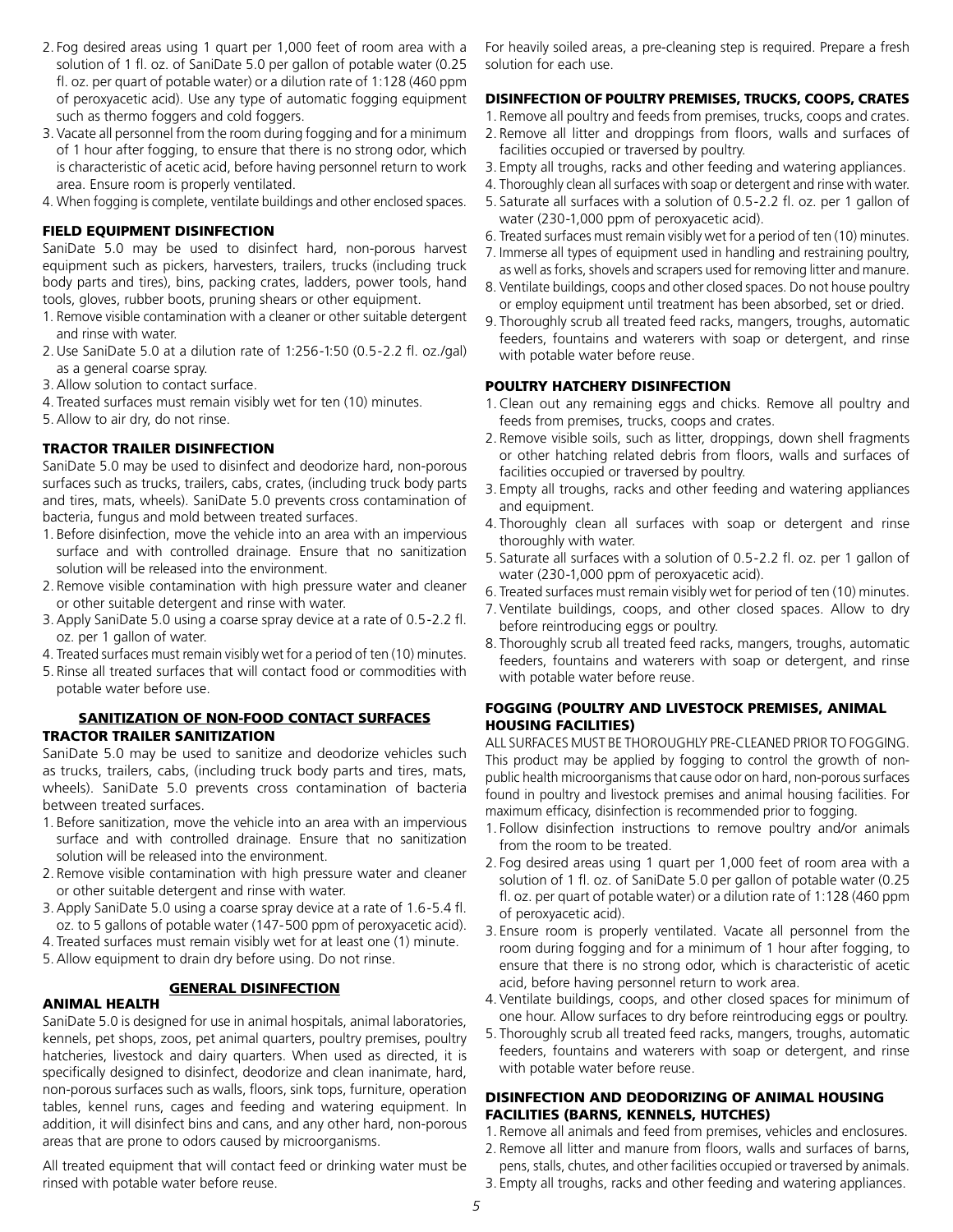- 4. Thoroughly clean all surfaces with soap or detergent and rinse with water.
- 5. Saturate all surfaces with a solution of 0.5 to 2.2 fl. oz. per 1 gallon of water (230-1,000 ppm of peroxyacetic acid).
- 6. Treated surfaces must remain visibly wet for a period of ten (10) minutes.
- 7. Immerse all types of equipment used in handling and restraining animals,
- as well as forks, shovels and scrapers used for removing litter and manure. 8. Ventilate buildings and other closed spaces. Do not house livestock or employ equipment until treatment has been absorbed, set or dried.
- 9. Thoroughly scrub all treated feed racks, mangers, troughs, automatic feeders, fountains and waterers with soap or detergent, and rinse with potable water before reuse.

#### TERRARIUM AND SMALL ANIMAL CAGE DISINFECTION

- 1. Remove all animals and feed from enclosure to be cleaned.
- 2. Thoroughly clean all hard, non-porous surfaces with soap or detergent and rinse with water.
- 3. Saturate all surfaces (floors, walls, cages and other washable hard, non-porous environmental surfaces) with a solution of 0.5-2.2 fl. oz. per 1 gallon of water (230-1,000 ppm of peroxyacetic acid).
- 4. Treated surfaces must remain visibly wet for a period of ten (10) minutes. For smaller surfaces, use a trigger spray bottle to spray all surfaces with solution until wet. Then wipe surfaces dry.
- 5. Thoroughly scrub all treated surfaces with soap or detergent and rinse with potable water before reuse.
- 6.Do not return animals to the habitat until it is dry and ventilated.
- 7.Clean terrarium at least once weekly or more as needed.

#### FOOT BATH MATS, PADS, WALK THROUGH TRAYS

Place foot bath mats, pads or trays at the entrances of all rooms and buildings to prevent cross contamination between treated areas in animal containment areas, livestock and dairy quarters, poultry premises, greenhouses, packing houses, food processing and rendering plants.

- 1. Prior to use of this product, rinse or brush footwear surfaces to remove visible filth.
- 2. Make a solution using 0.5-2.2 fl. oz. of SaniDate 5.0 per gallon of water (230-1,000 ppm of peroxyacetic acid) and add to foot bath mat, pad or tray, filling to capacity.
- 3. Place boots and shoes in the foot bath mat, pad or tray containing the recommended solution of SaniDate 5.0. Allow surface to remain visibly wet for ten (10) minutes prior to entering next area. Change solution daily or as needed.

Foaming applications: For the non-pesticidal purpose of cleaning hard, non–porous surfaces, add 2-4 fl. oz. of SaniDate 5.0 per gallon of water mixed with foaming solution. Follow foaming directions as specified by the manufacturer of the foam generator/aerator.

#### DISINFECTION OF WATER FILTER MEDIA, MEMBRANES AND RELATED COMPONENTS AND SYSTEMS

SaniDate 5.0 is an effective disinfectant used for the reduction and removal of bio-organisms on the surfaces of the filter and membrane media, media housings, and related devices and equipment. It may be used for filter media or related system components or in Clean in Place (CIP) systems.

Disinfection and/or treatment of filter media and membrane in potable water systems should be performed when system is **NOT** in use or online.

For filter media disinfection applications, use a rate of 0.1-1.0 fl. oz. per gallon (46-460 ppm of peroxyacetic acid), and allow to soak for ten (10) minutes. Drain filter media and then rinse with clean water. Prior to producing product water (Permeate), test a sample of the permeate using BioSafe Systems Test Strips to determine the level of active ingredients remaining in the permeate.

For clean in place (CIP) applications involving filters, use a rate of 2.5- 10.25 fl. oz. per 100 gallons (11-47 ppm of peroxyacetic acid). Re-circulate solution for a minimum of 10 minutes. Upon completion of cleaning cycle, flush filter housings and/or assemblies with clean water. Test a sample of water being used to flush filter media with BioSafe Systems Test Strips to determine levels of active ingredients remaining in the flush water.

For direct disinfection of membranes, use a solution of 0.1 fl. oz. per 1 gallon of water, or 0.5 fl. oz. for 5 gallons of water (46 ppm of peroxyacetic acid), within a pH range of 3-7 and maximum water temperature of 80 degrees F. Allow the membranes to soak for a minimum of 10 minutes. Flush or rinse membranes with clean water after treatment. Test flush water with BioSafe Systems Test Strips to determine remaining active ingredient levels.

For membrane CIP systems, use a dilution rate of 2.5-10.25 fl. oz. per 100 gallons (11-47 ppm of peroxyacetic acid) within a pH of 3-7 and a maximum water temperature of 80 degrees F. After thorough draining of the solution, rinse the media thoroughly with clean or sterile water for a minimum of ten (10) minutes. Test sample of flush water with BioSafe Systems Test Strips to determine remaining active ingredient levels.

To calculate the amount of product to be used for CIP systems, identify total volume of all tanks, vessels and piping. Prepare dilution based on sum of all identified tank, vessel and piping volumes.

#### DISINFECTION OF HARD, NON-POROUS FOOD-CONTACT SURFACES IN FOOD PROCESSING PLANTS AND FOOD SERVICE ESTABLISHMENTS

Before using this product, food products and packaging materials must be removed from area or carefully protected.

- 1. Prior to use of this product, remove visible soil particles from surfaces to be treated. For heavily soiled surfaces, a pre-wash is required.
- 2.Apply 0.5-2.2 fl. oz. of SaniDate 5.0 per gallon of water (230-1,000 ppm of peroxyacetic acid) with a mop, cloth, sponge, or hand trigger spray so as to wet all surfaces thoroughly.
- 3. Treated surfaces must remain visibly wet for ten (10) minutes.
- 4. Rinse all treated surfaces thoroughly with potable water before operations are resumed.

#### DISINFECTION OF HARD, NON-POROUS NON-FOOD CONTACT PACKAGING EQUIPMENT

- 1. Prior to use of this product, remove visible soil particles from surfaces to be treated. For heavily soiled surfaces, a pre-wash is required.
- 2. For disinfection, apply 0.5-2.2 fl. oz. of SaniDate 5.0 per gallon of water (230-1,000 ppm of peroxyacetic acid) to surfaces at a temperature of 25-45° C.
- 3. Treated surfaces must remain visibly wet for ten (10) minutes.
- 4.Rinse surfaces thoroughly with potable water before operations are resumed.

#### PACKINGHOUSE, FOOD STORAGE FACILITIES, FOOD PROCESSING AND RENDERING PLANT DISINFECTION

Apply SaniDate 5.0 on all hard, non-porous surfaces and equipment found in commercial packinghouses including dump tanks, drenches, crates, containers, conveyors, storages, walls, floors, and process lines.

Cover or remove all food and packaging materials before disinfection.

**For Pre-Cleaned Surfaces:** Use a rate of 0.5-2.2 fl. oz. per gallon (230-1,000 ppm of peroxyacetic acid) for hard, non-porous surfaces that are lightly soiled or have been pre-cleaned to remove visible contamination.

Foaming Applications: Apply SaniDate 5.0 as a foam treatment for the non-pesticidal purpose of cleaning hard, non–porous surfaces, and to enhance contact on hard, non-porous surfaces, vertical surfaces and irregular surfaces such as metal grating and structural steel where contact is difficult to maintain with coarse spray treatments. Add a foaming agent to the spray tank that contains the diluted SaniDate 5.0 solution. Apply foam until the surface treated is completely covered. Allow foam treated surface to air dry. Any food contact surfaces must be rinsed with potable water prior to re-use.

#### ALKALINE DETERGENT CLEANING SUPPLEMENT FOR FOOD PROCESSING EQUIPMENT CLEANING

Use SaniDate 5.0 as an effective cleaning supplement for alkaline detergents (such as GreenClean® Alkaline Cleaner and GreenClean® CIP Cleaner) to assist in the removal of organic soils. Use for Clean-In-Place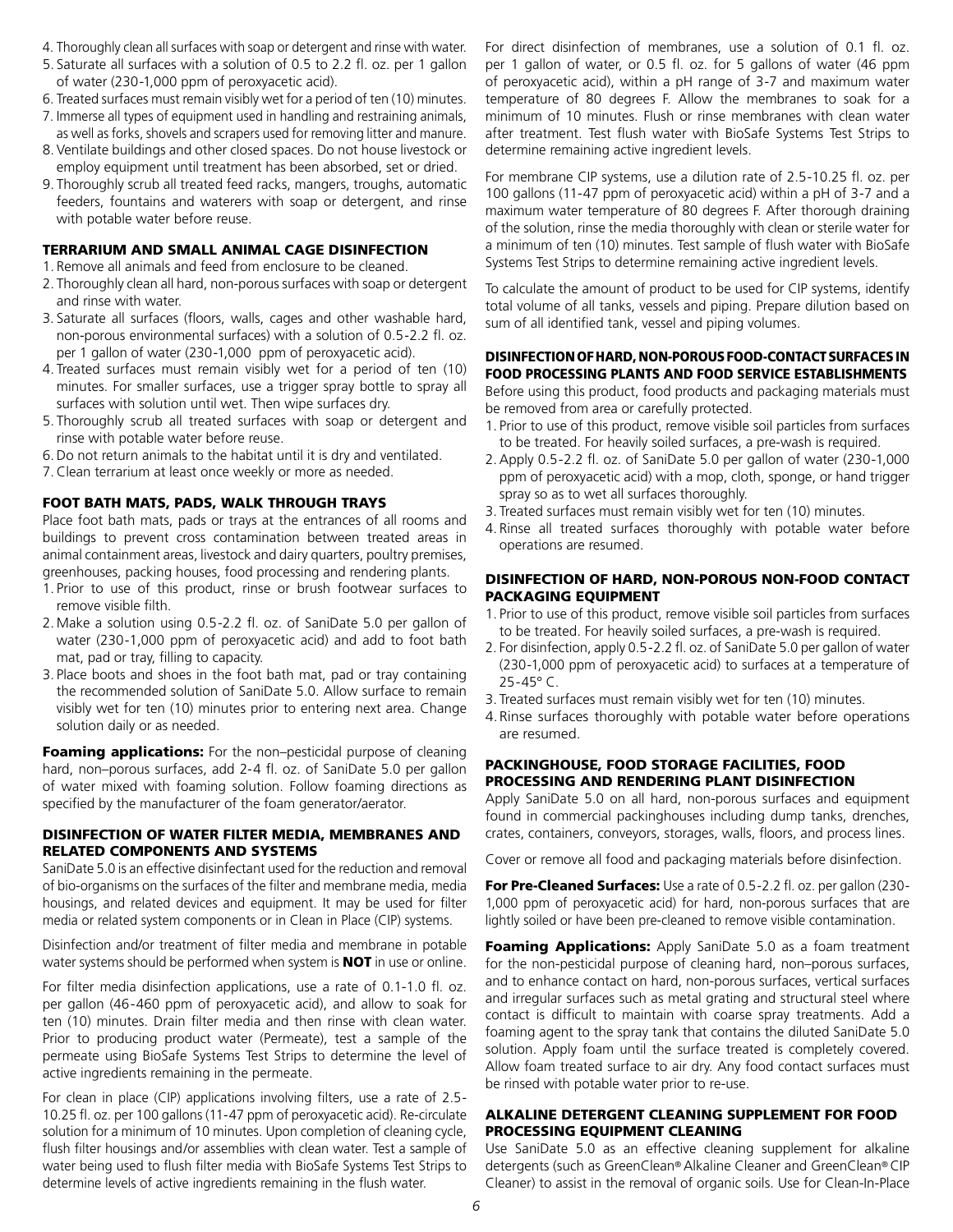(CIP) operations involving the circulation cleaning of pipelines, tanks, vessels, evaporators, HTSTs, and other food processing equipment. For cleaning applications as a detergent supplement, use 1-6 fl. oz. of SaniDate 5.0 per gallon of water. All hard, non-porous food contact surfaces treated with this detergent must be thoroughly rinsed with potable water followed by a sanitizing step with an approved food contact surface sanitizer (such as SaniDate 5.0).

#### FOGGING (DAIRY, BEVERAGE, FOOD STORAGE FACILITIES, PACKING HOUSES AND FOOD PROCESSING PLANTS)

ALL SURFACES MUST BE THOROUGHLY PRE-CLEANED PRIOR TO FOGGING. This product may be applied by fogging to control the growth of non-public health microorganisms that cause decay and spoilage on hard, non-porous surfaces. For maximum efficacy, disinfection is recommended prior to fogging.

- 1. Before fogging, food products and food packaging materials must be removed or covered with waterproof coverings.
- 2. Fog desired areas using 1 quart per 1,000 feet of room area with a solution of 1 fl. oz. of SaniDate 5.0 per gallon of potable water (0.25 fl. oz. per quart of potable water) or a dilution rate of 1:128 (460 ppm of peroxyacetic acid). Use any type of automatic fogging equipment such as thermo foggers and cold foggers
- 3. Vacate all personnel from the room during fogging and for a minimum of 1 hour after fogging, to ensure that there is no strong odor, which is characteristic of acetic acid, before having personnel return to work area. Ventilate buildings, coops, and other closed spaces for minimum of one hour.
- 4. Allow surfaces to drain thoroughly before operations are resumed. Any food contact surfaces must be rinsed with potable water prior to re-use.

# CONTROL OF ALGAL AND SLIME-FORMING BACTERIAL GROWTH IN LIVESTOCK WATER

# STOCK TANKS AND LIVESTOCK WATER

Use SaniDate 5.0 to control algae, odor causing and slime-forming bacteria and sulfides in stock tanks, stock watering ponds, tanks and troughs, and livestock water. Apply 1.2-6.0 fl. oz. of SaniDate 5.0 per 250 gallons of water (2-11 ppm of peroxyacetic acid) for algae control. Product can be simply added to the body of water. Where existing algae mats are present at time of treatment, the most effective control will be obtained by breaking up mats and/or evenly dispersing diluted SaniDate 5.0 over the algae mats. Apply SaniDate 5.0 as needed to control and prevent algae growth; apply more often in times of higher water temperatures.

**Drip system application for livestock watering tanks: Tanks** fed by a continuous flow of spring or well water can be equipped with a chemical drip system designed to meter-in SaniDate 5.0 based upon water flow rates. Pre-dilute SaniDate 5.0 at a dilution ratio of 1:265 product concentrate to clean water, or 4-mL/minute water flow rate. Treat continuously or as needed to control and prevent algae regrowth.

#### POULTRY, SWINE, LIVESTOCK WATER LINE CLEANER WHEN SYSTEM IS NOT IN USE

Use SaniDate 5.0 to remove scale, mineral buildup, soils and to treat bacteria in livestock watering systems.

For standard applications: Fill the watering system with a 0.78% SaniDate 5.0 solution (1 fl. oz. of SaniDate 5.0 per gallon of water) by directly injecting SaniDate 5.0 from the container using a standard 1:128 medicator. Circulate or hold solution in systems for 12-24 hours. Following the cleaning process, thoroughly flush systems with potable water to remove product out of the entire system including nipples or cups.

For rapid cleaning applications of watering systems apply SaniDate 5.0 at a 2% solution (1:50) or 2.5 fl. oz. per gallon of water. Circulate or hold solution in the system for 3 to 6 hours depending on conditions. Following the cleaning process, thoroughly flush systems with potable water to remove product out of the entire system including nipples or cups.

#### TREATING POULTRY, SWINE, LIVESTOCK WATERING OPERATING SYSTEMS WHEN ANIMALS ARE PRESENT

After water lines have been cleaned, use SaniDate 5.0 at 0.85-1.27 fl. oz. per 100 gallons of water to control bacteria in drinking water and to control mineral build up in watering lines.

To apply using a standard medicator, make a stock solution by adding 5-8 fl. oz. of SaniDate 5.0 per 5 gallons of clean water (1:128-1:80). Set metering pump at 1 oz. of stock solution per 1 gallon of water (1:128). Do not mix SaniDate 5.0 with other product in the same stock solution. Use low rate when applying for more than 5 consecutive days.

# POST HARVEST TREATMENTS

#### DISINFECTION OF POTATO STORAGE AREAS AND EQUIPMENT

- 1. Remove all potatoes prior to disinfection of potato storage areas and equipment.
- 2. Prior to use of this product, remove visible soil particles from surfaces to be treated. For heavily soiled surfaces, a pre-wash is required.
- 3.Apply 0.5-2.2 fl. oz. of SaniDate 5.0 per gallon of water (230-1,000 ppm of peroxyacetic acid) with a mop, cloth, sponge, or hand trigger spray so as to wet all surfaces thoroughly.
- 4. Treated surfaces must remain visibly wet for ten (10) minutes.
- 5. Rinse all treated surfaces thoroughly with potable water before operations are resumed.
- 6.Allow treated areas to drain thoroughly before storing potatoes.

#### FOGGING OF FRUIT AND VEGETABLE STORAGE SYSTEMS AND POTATO STORAGE AREAS PRIOR TO LOADING WITH PRODUCE

This product may be applied by fogging to control the growth of nonpublic health microorganisms that cause decay and/or spoilage on raw, post harvest fruits and vegetables and in fruit and vegetable storage systems, following cleaning procedures in hard, non-porous room surfaces. 1. Prior to fogging, thoroughly clean all surfaces.

- 
- 2. Remove or cover any food or packaging material with waterproof coverings. Cover any metal equipment or controls inside the storages that might be sensitive to hydrogen peroxide and/or peroxyacetic acid.
- 3. Ensure proper ventilation in the room/area to be treated.
- 4. Remove all personnel from the room before fogging.
- 5. Fog the desired area at 32-64 fl. oz. of 0.39%-1.0% v/v SaniDate 5.0 solution per 1,000 cubic feet using equipment with an automated timer.
- 6.Do not allow personnel to reenter treated areas until fog has dissipated and there are no strong odors remaining.

#### SPRAY TREATMENTS FOR NEWLY HARVESTED POTATOES PRIOR TO STORAGE

| Crop            | Disease                                                                                                       | <b>Application Rate</b>                                                        | <b>Directions</b>                                                                                                                                                                                                                     |
|-----------------|---------------------------------------------------------------------------------------------------------------|--------------------------------------------------------------------------------|---------------------------------------------------------------------------------------------------------------------------------------------------------------------------------------------------------------------------------------|
| <b>Potatoes</b> | Bacterial Soft Rot, Early Blight, Fu-<br>sarium Dry Rot, Late Blight, Silver<br>Scurf, Pythium Leak, Pink Rot | 0.5-1.9 fl. oz. of SaniDate<br>5.0 per gallon of water per<br>ton of potatoes. | Apply in 0.5 gallons of water per ton as a spray. Ensure full and<br>even coverage. The use of a compatible spreader-surfactant<br>and spray deposition aid is acceptable to aid in better spreading<br>and sticking to the potatoes. |

#### DIRECT INJECTION INTO HUMIDIFICATION WATER FOR POST HARVEST POTATOES IN STORAGE

| Crop            | <b>Disease</b>                                                                                                | <b>Application Rate</b>                                         | <b>Directions</b>                                                                                    |
|-----------------|---------------------------------------------------------------------------------------------------------------|-----------------------------------------------------------------|------------------------------------------------------------------------------------------------------|
| <b>Potatoes</b> | Bacterial Soft Rot, Early Blight, Fu-<br>sarium Dry Rot, Late Blight, Silver<br>Scurf, Pythium Leak, Pink Rot | $\vert$ 0.2-0.5 fl. oz. of SaniDate<br>5.0 per gallon of water. | Inject concentrate into makeup water used in humidifica-<br>tion of postharvest potatoes in storage. |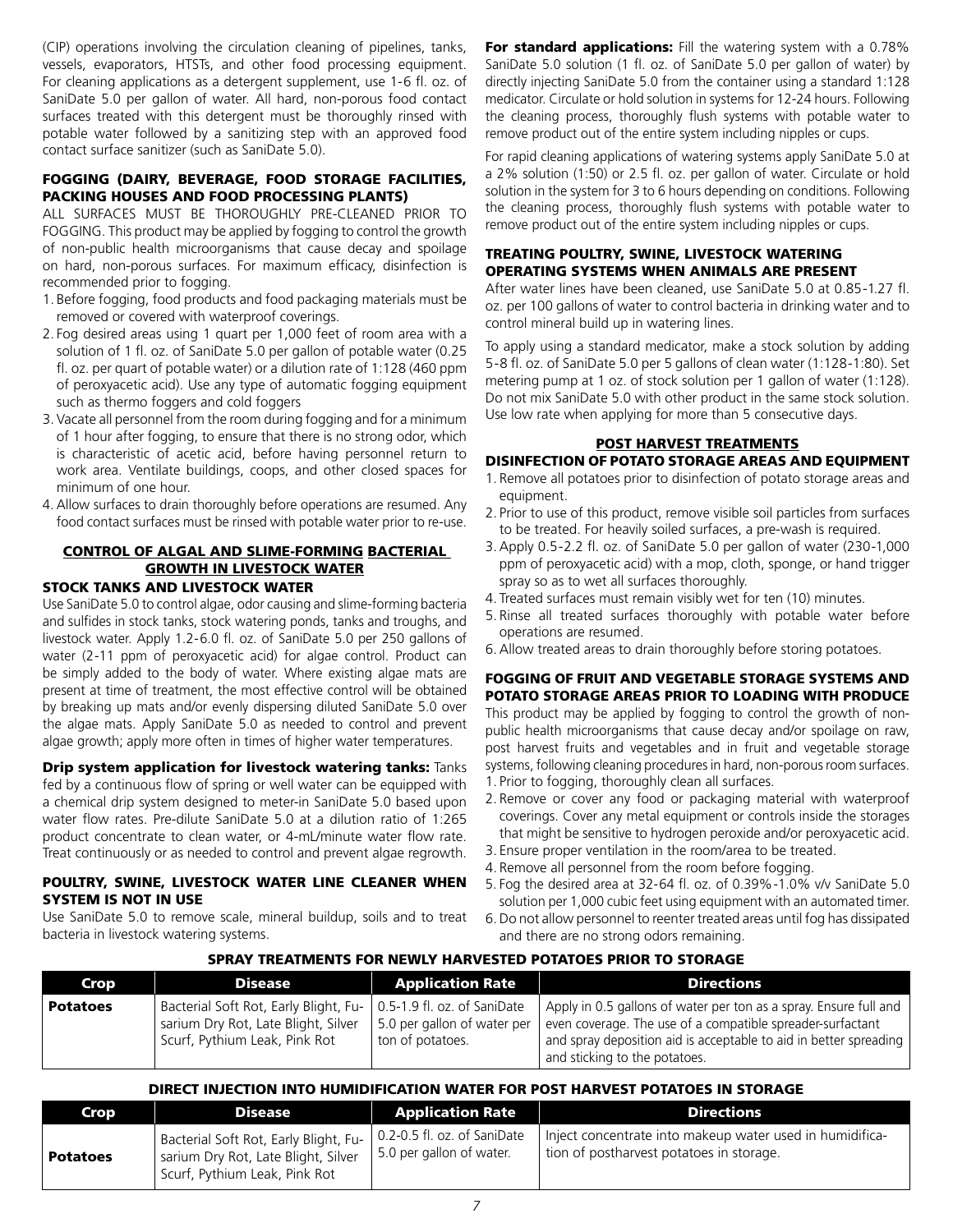#### FOGGING OF POTATOES IN STORAGE

For potatoes in storage, apply SaniDate 5.0 by fogging to prevent/ control non-public health organisms that cause spoilage and/or decay of potatoes, using any type of fogging equipment such as thermofoggers and cold foggers.

- 1. Prior to fogging, cover any metal equipment or controls inside the storage or plenum chamber that might be sensitive to hydrogen peroxide and/or peroxyacetic acid.
- 2. Vacate all personnel from the room prior to fogging.
- 3. Use 0.25-0.95 fl. oz. per ton of potatoes (5.25-20.0 fl. oz. per 1,000 cu. ft of potatoes or 1.0-3.5 gallons per 10,000 CWT of potatoes).
- 4. Mix the product concentrate with water at 1:1-1:5 ratio and apply it as a fog directly into the plenum while running the fan(s) at low speed. To improve fog distribution, a carrier solution compatible with SaniDate 5.0 may added as recommended by fogging equipment manufacturer.
- 5. After fogging, do not allow personnel to enter into treated area until residual fog has dissipated and there are no strong odors, characteristic of acetic acid.
- 6. Make first fog application immediately after potatoes get into storage (within 5-7 days of storage) using highest rate and repeat applications as necessary once every month using lower rate while potatoes are in storage.

#### CONTROL OF ALGAL AND SLIME-FORMING BACTERIAL GROWTH IN AGRICULTURAL IRRIGATION SYSTEMS AND WATER FOR AGRICULTURAL IRRIGATION WATER AND DRAINAGE DITCHES Use SaniDate 5.0 to treat water to suppress/control algae, bacterial slime and odors, and sulfides in agricultural irrigation and drainage water and ditches. For irrigation water, apply 4.8 to 24 fluid ounces of SaniDate 5.0 per 1,000 gallons of water. This amount will provide 2-11 ppm of peroxyacetic acid. Product can be simply added to the body of water. SaniDate 5.0 as needed to control and prevent algae growth; apply more often in times of higher water temperatures.

#### DISINFECTION OF GREENHOUSE SURFACES AND EQUIPMENT

Use SaniDate 5.0 to disinfect and suppress/control algae, fungi, viruses and bacterial growth on hard, non-porous surfaces such as glazing, plastic, pots, flats, trays, cutting tools, benches, work areas, walkways, floors, walls, fan blades, ventilation ducts, watering systems, coolers, storage rooms, structures and equipment. This product is not to be used for the disinfection of surfaces made of wood.

Clean surfaces before treatment. Sweep and remove all plant debris, and use power sprayer to wash all surfaces to remove loose dirt. Use a dilution of 1:50-1:256 of SaniDate 5.0 or 0.5-2.2 fl. oz. per gallon of water (230-1,000 ppm of peroxyacetic acid) for all non-porous surfaces that have been pre-cleaned with water. Apply solution with mop, sponge, power sprayer to thoroughly wet all surfaces. Cutting tools, pots, trays and flats may be soaked in a dip solution to ensure complete coverage. To disinfect, allow surfaces to remain visibly wet with the solution for ten (10) minutes.

Heavy growths of algae and fungi may have to be scrubbed off following application. Repeat treatment as required to maintain control.

**Foaming Applications:** Apply SaniDate 5.0 as a foam treatment for the non–pesticidal purpose of cleaning hard, non–porous room surfaces, and enhance contact on hard, non-porous surfaces, vertical surfaces and irregular surfaces such as metal grating and structural steel where contact is difficult to maintain with coarse spray treatments. Add a foaming agent to the spray tank that contains the diluted SaniDate 5.0 solution. Apply foam until the surface treated is completely covered. Allow foam treated surface to air dry. Do not rinse.

#### FOGGING IN GREENHOUSES

ALL SURFACES MUST BE THOROUGHLY PRE-CLEANED PRIOR TO FOGGING. This product may be applied by fogging to control the growth of non-public health microorganisms that cause odor and slime on greenhouse hard, non-porous surfaces. For maximum efficacy, disinfection is recommended prior to fogging.

- 1. Pre-clean surfaces to remove any organic deposits.
- 2. Ensure room is properly ventilated. Vacate all personnel from the room during fogging and for a minimum of 1 hour after fogging, to ensure that there is no strong odor, which is characteristic of acetic acid, before having personnel return to work area. Use any type of automatic fogging equipment such as thermo foggers and cold foggers.
- 3. Fog desired areas using 1 quart per 1,000 feet of room area. Use a dilution of 1:50-1:128 or 1-2.2 fl. oz. of SaniDate 5.0 per gallon of water.
- 4.Allow surfaces to drain thoroughly before operations are resumed.

#### CONTROL OF ALGAL, FUNGAL AND ODOR CAUSING BACTERIAL GROWTH ON NON FOOD CONTACT GREENHOUSE WATERING SYSTEMS

#### TREATMENT OF GREENHOUSE EVAPORATIVE COOLERS

Treat contaminated surfaces with a dilution of 1:256 of SaniDate 5.0 or 0.5 fl. oz. per gallon of water (230 ppm of peroxyacetic acid). For maintenance, treat cooler water once a week with a dilution of 1:800 of SaniDate 5.0, or 1.6 fl. oz., for every 10 gallons of cooling water.

#### TREATMENT OF GREENHOUSE IRRIGATION WATER

Use SaniDate 5.0 to treat irrigation water during all phases of greenhouse crop production to suppress/control algae, bacteria, and fungi, fungi like organisms (water molds) in irrigation water applied as flooded floors, flooded benches, recycled water systems, drip trickle, capillary mats, sprinkler systems, humidification and misting systems.

Apply the product at a rate of 5.8-46.5 fl. oz. of SaniDate 5.0 per 1,000 gallons of water. (1:22,000-1:2,750). This amount will provide 2.7-21 ppm of peroxyacetic acid. A water test is recommended to determine the proper rate of product. Product can be injected directly into the irrigation water at the point of intake from the source or directly to the water in the holding tank or inject into the water exiting the water holding tank preferably after fertilizer injection point. For best results, continuous injection into the water is recommended every time crop is irrigated.

# TREATMENT OF GREENHOUSE IRRIGATION SYSTEMS

Use SaniDate 5.0 to prevent/control algal and/or bacterial growth inside the greenhouse irrigation systems in between crop growing season. To control existing growth, fill irrigation lines with 1:50-1:100 solution of SaniDate 5.0 (1-2 gallons of SaniDate 5.0 per 100 gallons of water; 588-1176 ppm of peroxyacetic acid) and allow a contact time of at least 60 minutes or overnight if possible. Lines should then be flushed with fresh irrigation water.

#### WATER TREATMENT

CONTAINED WATERS: Kills, controls and prevents algae and cyanobacteria in contained waters such as Water Gardens, Fish Ponds, Ornamental Pools/ Ponds, Ornamental Waterfalls, Fountains, Watering Tanks, Storage Tanks, Water Collectors and Domestic/Commercial Waters. Waters treated with SaniDate 5.0 are permissible to be used without interruption.

# Water Volume:

| Square/Rectangular:                     | Circular/Elliptical:                    |
|-----------------------------------------|-----------------------------------------|
| $L(ft)$ x W(ft) x D(ft) x 7.5 = Gallons | $L(ft)$ x W(ft) x D(ft) x 5.9 = Gallons |
| $L(m)$ x W(m) x D(m) x 1000 = Liters    | $L(m)$ x W(m) x D(m) x 786 = Liters     |
|                                         |                                         |

**Surface Acre:**  $\frac{Avg. Length (ft) \times Avg. Width (ft)}{s = Surface Accept(s)}$ 43,560

**Acre-Feet:** Surface Acre(s) x Average Depth = Acre-Feet 1 Acre-Foot of Water = 325,851 gallons

#### APPLICATION METHODS

In bodies of water where an aerator is available, and when treating the entire water volume, dose at the edges, or in the turbulence created while the aerator runs to facilitate rapid and adequate mixing.

**Spot Treatment:** Apply SaniDate 5.0 directly over the infested area. Re-treatment is required when heavy growth occurs.

Liquid Treatment: Spray solution on the water surface from shore or a properly equipped boat.

**Injection Treatment:** Inject solution into the water via a piping system.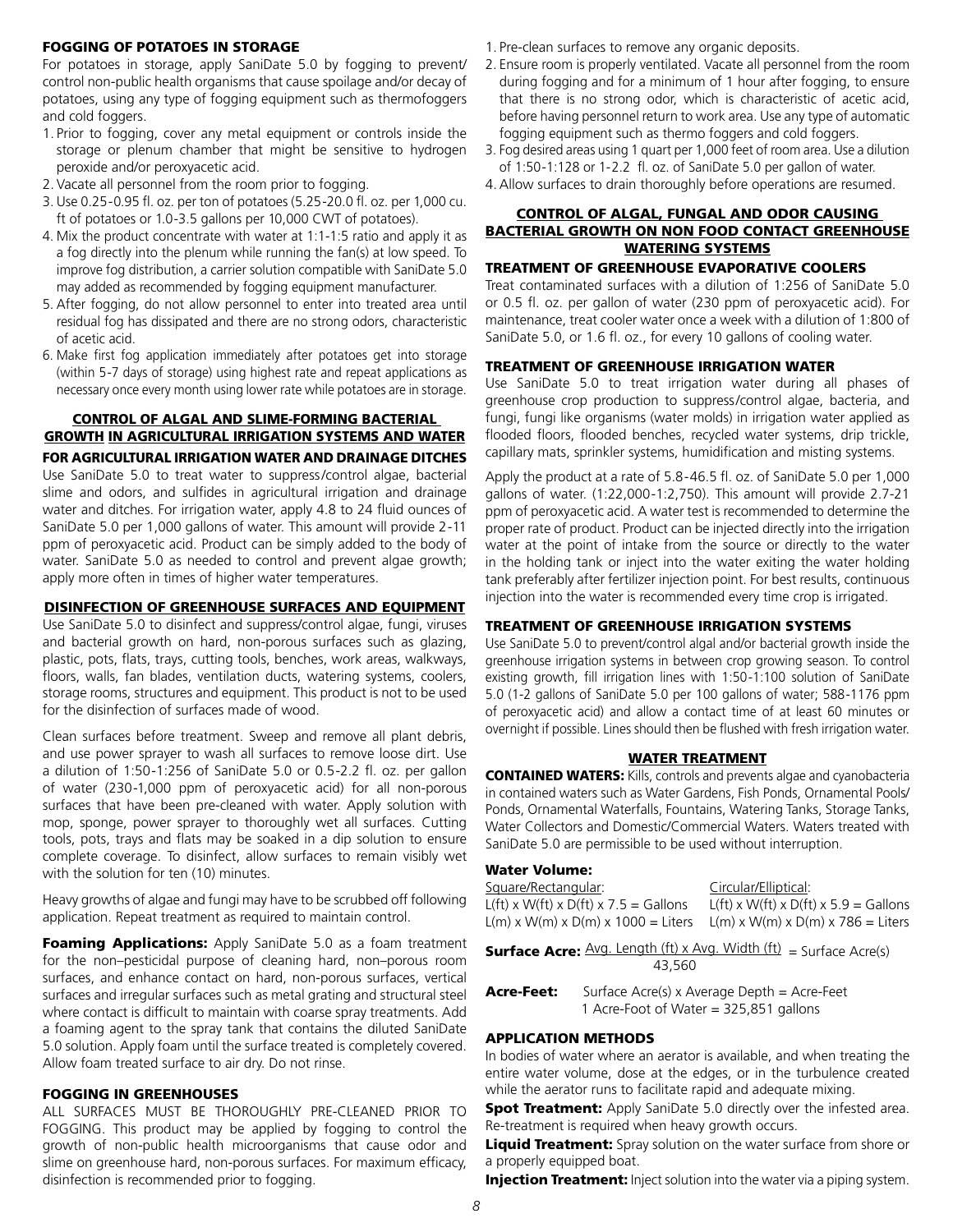#### APPLICATION RATES

| <b>Algae Density</b> | <b>Teaspoons</b><br>SaniDate 5.0/<br>50 gallons | <b>Fluid Ounces</b><br>SaniDate 5.0/<br>1000 gallons | <b>PPM</b><br><b>Peroxyacetic Acid</b> | <b>PPM</b><br><b>Hydrogen Peroxide</b> |
|----------------------|-------------------------------------------------|------------------------------------------------------|----------------------------------------|----------------------------------------|
| Low                  |                                                 | 2.6                                                  |                                        | 4.8                                    |
| Moderate             | 2.C                                             | 5.3                                                  | 2.2                                    | 9.5                                    |
| High                 | 3.0                                             | 8.0                                                  | 3.3                                    | 4.3                                    |

#### EFFECTIVENESS FACTORS

- Effects of SaniDate 5.0 treatment are immediately apparent (bubbling, bleaching, & discoloration of algae).
- SaniDate 5.0 treatments are successful when contact of the pesticide is made with the algae.
- When treating surface mats and blooms, it is possible that SaniDate 5.0 will not penetrate the water column below the infested area, and a second application is then required for treating any bottom growing algae.

Apply more often during the summer months when water consumption and temperatures are high.

#### CHEMIGATION: General Requirements

- 1.Apply this product only through a drip system or sprinkler including center pivot, lateral move, end tow, side (wheel) roll, traveler, big gun, solid set, hand move, flood (basin), furrow, border or drip (trickle) irrigation systems. Do not apply this product through any other type of irrigation system.
- 2.Crop injury, lack of effectiveness, or illegal pesticide residues in the crop can result from non-uniform distribution of treated water.
- 3. If you have questions about calibration, you should contact State Extension Service specialists, equipment manufacturers or other experts.
- 4. Do not connect an irrigation system (including greenhouse systems) used for pesticide application to a public water system unless the pesticide label-prescribed safety devices for public water systems are in place.
- 5.A person knowledgeable of the chemigation system and responsible for its operation, or under the supervision of the responsible person, shall shut the system down and make necessary adjustments should the need arise.
- 6. Posting of areas to be chemigated is required when 1) any part of a treated area is within 300 feet of sensitive areas such as residential areas, labor camps, businesses, day care centers, hospitals, in-patient clinics, nursing homes or any public areas such as schools, parks, playgrounds, or other public facilities not including public roads, or 2) when the chemigated area is open to the public such as golf courses or retail greenhouses.
- 7. Posting must conform to the following requirements. Treated areas shall be posted with signs at all usual points of entry and along likely routes of approach from the listed sensitive areas. When there are no usual points of entry, signs must be posted in the corners of the treated areas and in any other location affording maximum visibility to sensitive areas. The printed side of the sign should face away from the treated area towards the sensitive area. The signs shall be printed in English. Signs must be posted prior to application and must remain posted until foliage has dried and soil surface water has disappeared. Signs may remain in place indefinitely as long as they are composed of materials to prevent deterioration and maintain legibility for the duration of the posting period.
- 8.All words shall consist of letters at least 2.5 inches tall, and all letters and the symbol shall be a color which sharply contrasts with their immediate background. At the top of the sign shall be the words KEEP OUT, followed by an octagonal stop sign symbol at least 8 inches in diameter containing the word STOP. Below the symbol shall be the words PESTICIDES IN IRRIGATION WATER.

#### Specific Requirements for Chemigation Systems Connected to Public Water Systems

1. Public water system means a system for the provision to the public of piped water for human consumption if such system has at least

15 service connections or regularly serves an average of at least 25 individuals daily at least 60 days out of the year.

- 2. Chemigation systems connected to public water systems must contain a functional, reduced-pressure zone, backflow preventer (RPZ) or the functional equivalent in the water supply line upstream from the point of pesticide introduction. As an option to the RPZ, the water from the public water system should be discharged into a reservoir tank prior to pesticide introduction. There shall be a complete physical break (air gap) between the outlet end of the fill pipe and the top or overflow rim of the reservoir tank of at least twice the inside diameter of the fill pipe.
- 3. The pesticide injection pipeline must contain a functional, automatic, quick-closing check valve to prevent the flow of fluid back toward the injection pump.
- 4. The pesticide injection pipeline must contain a functional, normally closed, solenoid-operated valve located on the intake side of the injection pump and connected to the system interlock to prevent fluid from being withdrawn from the supply tank when the irrigation system is either automatically or manually shut down.
- 5. The system must contain functional interlocking controls to automatically shut off the pesticide injection pump when the water pump motor stops, or in cases where there is no water pump, when the water pressure decreases to the point where pesticide distribution is adversely affected.
- 6. Systems must use a metering pump, such as a positive displacement injection pump (e.g., diaphragm pump) effectively designed and constructed of materials that are compatible with pesticides and capable of being fitted with a system interlock.
- 7.Do not apply when wind speed favors drift beyond the area intended for treatment.

#### Specific Requirements for Sprinkler Chemigation

- 1. The system must contain a functional check valve, vacuum relief valve and low-pressure drain appropriately located on the irrigation pipeline to prevent water source contamination from backflow.
- 2. The pesticide injection pipeline must contain a functional, automatic, quick-closing check valve to prevent the flow of fluid back toward the injection pump.
- 3. The pesticide injection pipeline must also contain a functional, normally closed, solenoid-operated valve located on the intake side of the injection pump and connected to the system interlock to prevent fluid from being withdrawn from the supply tank when the irrigation system is either automatically or manually shut down.
- 4. The system must contain functional interlocking controls to automatically shut off the pesticide injection pump when the water pump motor stops.
- 5. The irrigation line or water pump must include a functional pressure switch which will stop the water pump motor when the water pressure decreases to the point where pesticide distribution is adversely affected.
- 6. Systems must use a metering pump, such as a positive displacement injection pump (e.g., diaphragm pump) effectively designed and constructed of materials that are compatible with pesticides and capable of being filled with a system interlock.
- 7.Do not apply when wind speed favors drift beyond the area intended for treatment.

#### Specific Requirements for Flood Chemigation

1. Systems using a gravity flow pesticide dispensing system must meter the pesticide into the water at the head of the field and downstream of a hydraulic discontinuity such as a drop structure or weir box to decrease potential for water source contamination from backflow if water flow stops.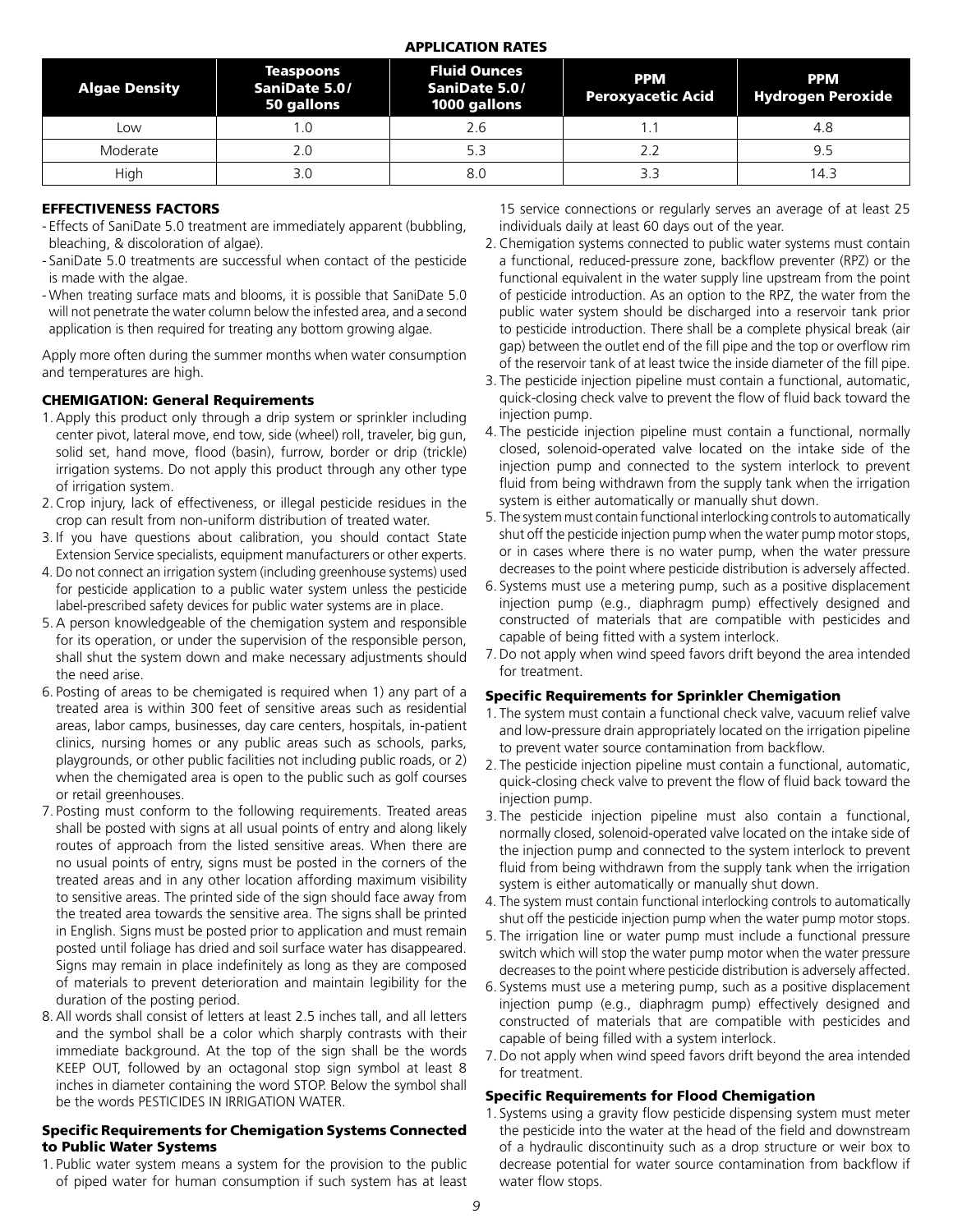- 2. The systems utilizing a pressurized water and pesticide injection system must meet the following requirements:
	- a. The system must contain a functional check valve, vacuum relief valve and low-pressure drain appropriately located on the irrigation pipeline to prevent water source contamination from backflow.
	- b. The pesticide injection pipeline must contain a functional, automatic, quick-closing check valve to prevent the flow of fluid back toward the injection pump.
	- c. The pesticide injection pipeline must also contain a functional, normally closed, solenoid-operated valve located on the intake side of the injection pump and connected to the system interlock to prevent fluid from being withdrawn from the supply tank when the irrigation system is either automatically or manually shut down.
	- d. The system must contain functional interlocking controls to automatically shut off the pesticide injection pump when the water pump motor stops.
	- e. The irrigation line or water pump must include a functional pressure switch which will stop the water pump motor when the water pressure decreases to the point where pesticide distribution is adversely affected.
	- f. Systems must use a metering pump, such as a positive displacement injection pump (e.g., diaphragm pump) effectively designed and constructed of materials that are compatible with pesticides and capable of being filled with a system interlock.

#### Specific Requirements for Drip (Trickle) Chemigation

- 1. The system must contain a functional check valve, vacuum relief valve and low-pressure drain appropriately located on the irrigation pipeline to prevent water source contamination from backflow.
- 2. The pesticide injection pipeline must contain a functional, automatic, quick-closing check valve to prevent the flow of fluid back toward the injection pump.
- 3. The pesticide injection pipeline must also contain a functional, normally closed, solenoid-operated valve located on the intake side of the injection pump and connected to the system interlock to prevent fluid from being withdrawn from the supply tank when the irrigation system is either automatically or manually shut down.
- 4. The system must contain functional interlocking controls to automatically shut off the pesticide injection pump when the water pump motor stops.
- 5. The irrigation line or water pump must include a functional pressure switch which will stop the water pump motor when the water pressure decreases to the point where pesticide distribution is adversely affected.
- 6. Systems must use a metering pump, such as a positive displacement injection pump (e.g., diaphragm pump) effectively designed and constructed of materials that are compatible with pesticides and capable of being filled with a system interlock.

#### Application Instructions

- 1. Remove scale, pesticide residues, and other foreign matter from the chemical supply tank and entire injector system. Flush with clean water. Failure to provide a clean tank, void of scale or residues may cause product to lose effectiveness or strength.
- 2. Follow the application rates and frequency as indicated in the directions for use.
- 3. SaniDate 5.0 can be direct injected from the original container. Use only compatible injection equipment and materials when injecting SaniDate 5.0 into the irrigation system.
- 4. SaniDate 5.0 can be direct injected through a separate injection port in conjunction with other pesticides or fertilizers. Once properly diluted, SaniDate 5.0 will not interact with other commonly used pesticides or fertilizers at recommended rates. For injection of SaniDate 5.0 in conjunction with metal-based fungicides, biological based pesticides or organic fertilizers consult your BioSafe Systems technical representative for specific instructions.

#### WATER DAMAGE RESTORATION

Use SaniDate 5.0 to control the growth of odor causing bacteria and fungi on hard, non-porous surfaces in water damage restoration situations. This product is suitable for cleaning the following materials: carpets, carpet cushion, sub floors, trim, frame lumber, tackless strip and paneling.

#### SEWER BACKUP AND RIVER FLOODING

During mitigation procedures prepare a solution of SaniDate 5.0 by adding 1 fl. oz. of the product to 1 gallon of potable water, allowing for the diluting effect of absorbed water within the saturated materials. Remove visible soil from surfaces by cleaning with SaniDate 5.0 solution by wiping, mopping, or as a coarse spray. Saturate all affected materials with the solution using a coarse spray before cleaning and extraction. Allow surfaces and materials to remain visibly wet with solution for ten (10) minutes. Follow with a thorough extraction. Dry rapidly and thoroughly. Use proper ventilation.

#### CONTROL OF BACTERIAL GROWTH ON HARD, NON POROUS SURFACES

#### BACTERIOSTATIC

At 0.5 -1.0 fl. oz. per 1 gallon of water, SaniDate 5.0 is effective at inhibiting the growth of bacteria when used in the presence of 400 ppm hard water and organic soil. This product can be used on floors, walls and other hard, non-porous surfaces such as tables, chairs, countertops, bathroom fixtures, sinks, shelves, racks, carts, refrigerators, coolers, glazed tile, and use sites listed on this label made of linoleum, vinyl, glazed porcelain, plastic (such as polypropylene and polyethylene), stainless steel, or glass.

#### CONTROL OF ALGAL, AND SLIME-FORMING BACTERIAL GROWTH IN INDOOR, CLOSED LOOP, NON-POTABLE, NON-FOOD CONTACT WATER SYSTEMS

#### TREATMENT OF COOLING WATER SYSTEMS

#### (such as cooling towers, evaporative condensers)

Severely fouled systems should be cleaned before treatment. Discontinue use of chlorine or bromine products prior to using this product. SaniDate 5.0 should be added to the system directly and not mixed with other chemicals or additives prior to dosing. Other chemicals should be added separately. Check compatibility of SaniDate 5.0 with any other chemicals or additives prior to use. Contamination with certain chemicals could result in lack of efficacy. Add SaniDate 5.0 at a point in the system where uniform mixing and even distribution will occur such as the cooling tower basin sump. Shock doses may be applied for 1-2 hours, as necessary, whereas intermittent doses are applied for 5-60 minutes 1 to 100 times per day. For either shock, intermittent or continuous dosing, apply 4.5-22.5 fl. oz. of SaniDate 5.0 solution per 1,000 gallons of water. This will provide 39-195 ppm of SaniDate 5.0, or 2-9 ppm of peroxyacetic acid. Repeat treatment as required to maintain control.

# STORAGE AND DISPOSAL

Do not contaminate water, food, or feed by storage or disposal.

PESTICIDE STORAGE: Store in original containers in a cool, wellvented area, away from direct sunlight. Do not allow product to become overheated in storage. This may cause increased degradation of the product, which will decrease product effectiveness. In case of spill, flood area with large quantities of water. Do not store in a manner where cross-contamination with other pesticides or fertilizers could occur.

PESTICIDE DISPOSAL: Pesticide wastes are acutely hazardous. Improper disposal of excess pesticide, spray mixture, or rinsate is a violation of Federal Law. If these wastes cannot be disposed of by use according to label directions, contact your State Pesticide or Environmental Control Agency, or the Hazardous Waste Representative at the nearest EPA Regional Office for guidance.

#### CONTAINER HANDLING:

Containers equal to or less than 5 gallons: Nonrefillable container. Do not reuse or refill this container. Triple rinse container (or equivalent)